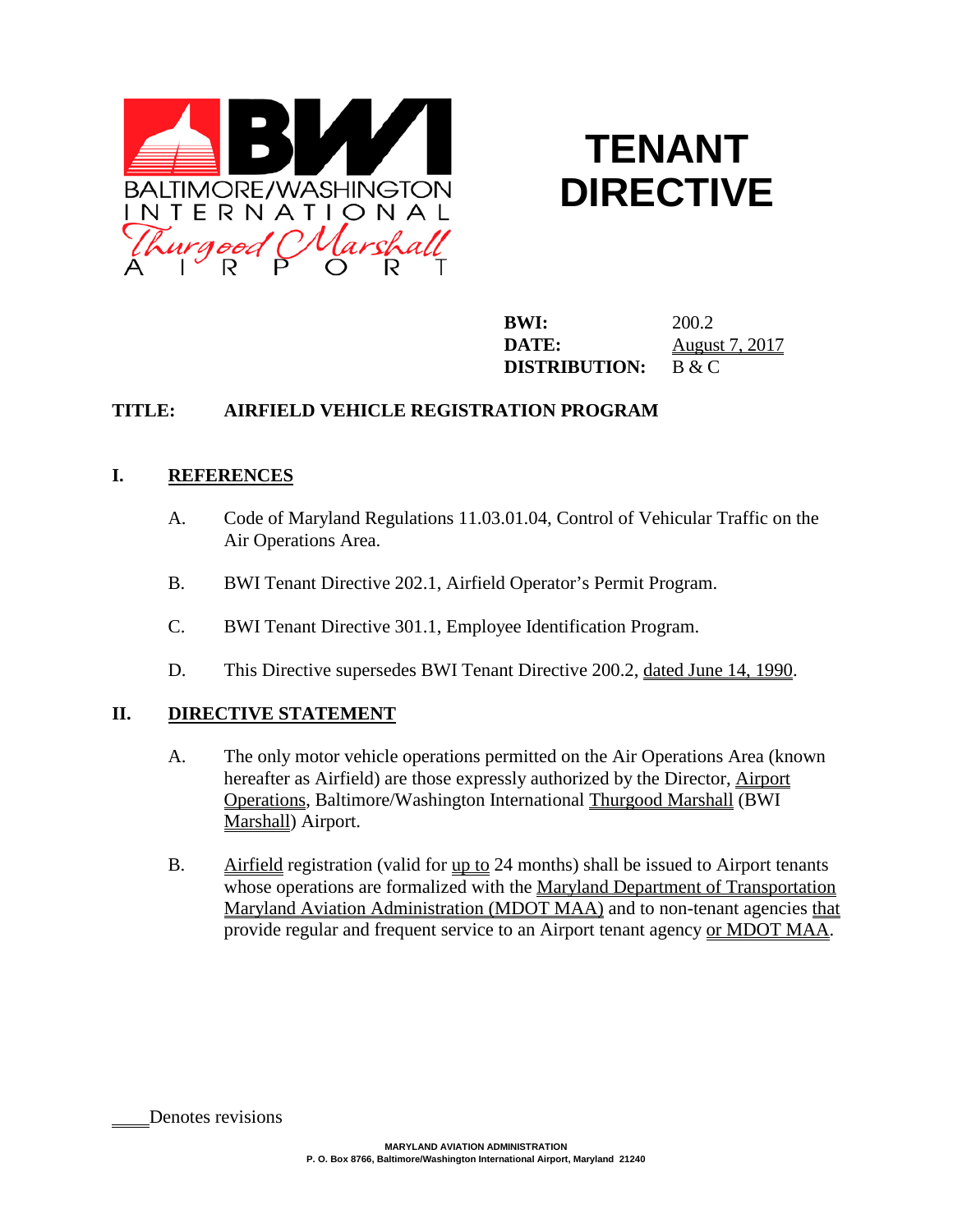#### **III. PROCEDURES**

- A. Obtaining Airfield Registration
	- 1. Requests for Airfield registration must be submitted using one of the following:
		- a. **Tenant agencies**: Contact the BWI Marshall Airport Operations Center to arrange vehicle registration, inspection and decal issuance. The appropriate MDOT MAA Contract Manager will inform the BWI Marshall Airport Operations Center the tenant has complied with the evidence of insurance provision of the tenant's contract with MDOT MAA.
		- b. **Non-tenant agencies not operating under a contract with MDOT MAA**: Submit request in writing through the appropriate Airport tenant or MDOT MAA Contractor and MDOT MAA Contract Manager to the Director, Airport Operations, BWI Marshall Airport. The request must specify the type, frequency, **and expected duration** of the services to be provided, specific access (by gate or door) required, specific locations to be accessed (for example aircraft ramp areas, taxiways or runways), and evidence of insurance as set forth in Paragraph B below.
	- 2. Safety Inspection: After approval of request and prior to receiving Airfield registration, each vehicle shall be required to pass a safety inspection conducted by MDOT MAA using the BWI Marshall Airport Vehicle Inspection Checklist (form MAA-134). Failed items must be corrected before vehicles will be registered.
		- a. Vehicles may also be inspected at MDOT MAA Vehicle Maintenance (Building 121) on Mondays, Wednesdays, and Fridays between the hours of 8:00 a.m. and 11:00 a.m.
	- 3. Airfield Registration: Vehicles satisfactorily completing the safety inspection will be registered by the BWI Marshall Airport Operations Center, which will assign numbered decals to the vehicle. These decals will be affixed to the left front windshield and right rear bumper of the vehicle. Some variation will be allowed for specialized airport equipment.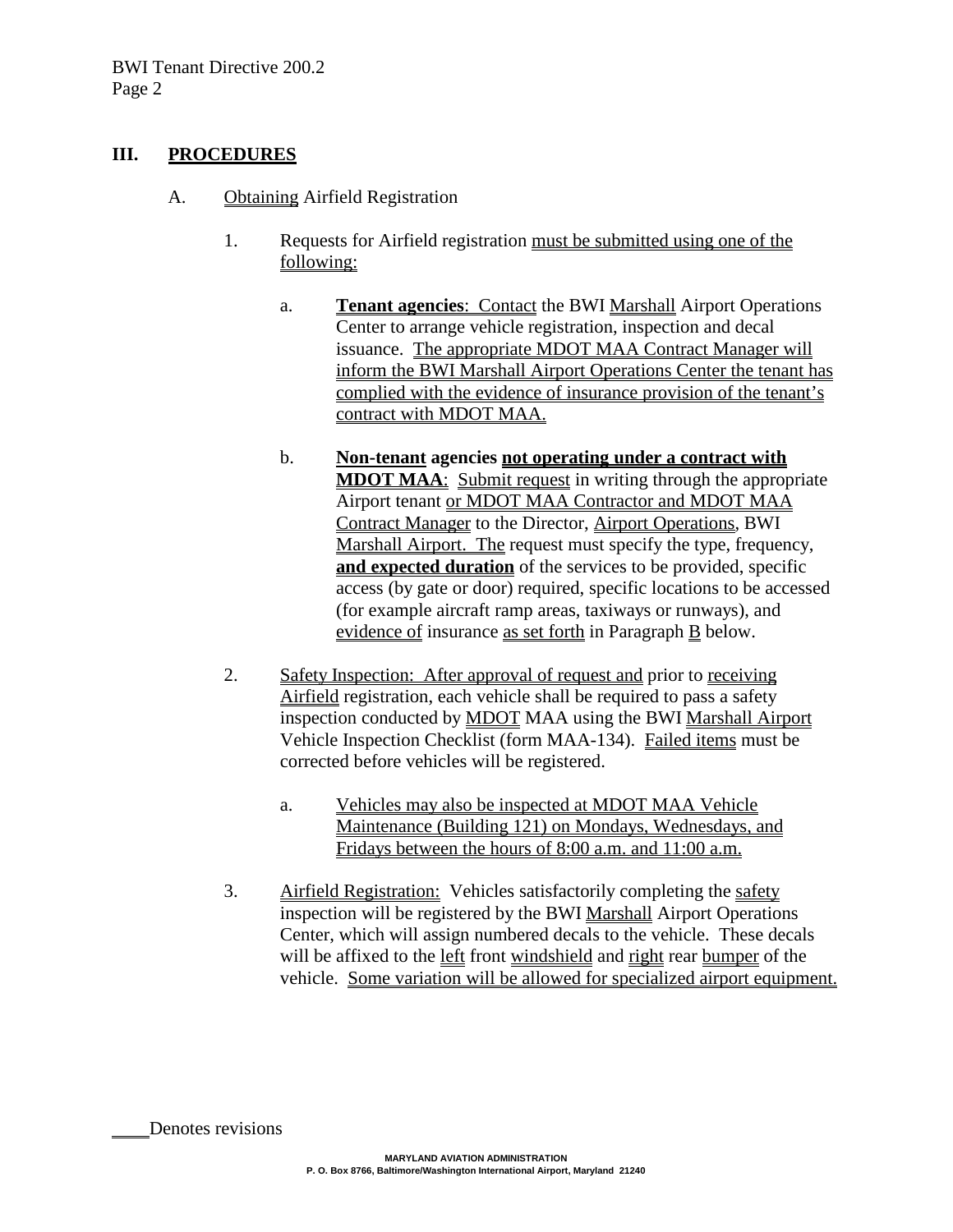#### B. Insurance Requirements

Proof of insurance in the following amounts is required to operate a vehicle on the Airfield:

| Automobile Liability: | Non-Movement Area - \$5,000,000 each accident |
|-----------------------|-----------------------------------------------|
|                       | Movement Area - \$10,000,000 each accident    |

C. Vehicle Operator Requirements

All vehicle operators will be required to obtain a BWI Airfield Operator's Permit as prescribed in BWI Tenant Directive 202.1 and a BWI Employee Identification Badge as prescribed in BWI Tenant Directive 301.1.

- D. Safety Inspection Spot-Checks
	- 1. All vehicles authorized to operate on the Airfield shall be subject to random safety inspection spot-checks by BWI Marshall Airport Operations Center and Maryland Transportation Authority Police personnel. Operators of vehicles found deficient during these spot-checks shall be advised of the vehicular deficiency and may be subject to an Airfield Citation and points assessed against his/her Airfield Operator's Permit.
	- 2. An operator of a deficient vehicle that remains in service shall be subject to an Airfield Citation and points assessed against his/her Airfield Operator's Permit. In addition, the vehicle's permanent Airfield registration decal shall be removed and the vehicle will be required to pass a complete safety inspection before the vehicle can be re-registered.
- E. Identification Markings
	- 1. Unless specifically exempted by MDOT MAA, any vehicle issued an Airfield registration decal, which operates on the Airfield, shall have clear identifying markings as described in Code of Maryland Regulations 11.03.01.04 P.
	- 2. Each agency operating vehicles on the Airfield shall use company markings and a means of identification approved by the BWI Marshall Airport Operations Center.
		- a. Identification markings shall be plainly visible and displayed on both the left and right sides of the vehicle. Acceptable markings include permanently affixed decals, painted markings, and magnetic signs. Handmade signs are prohibited.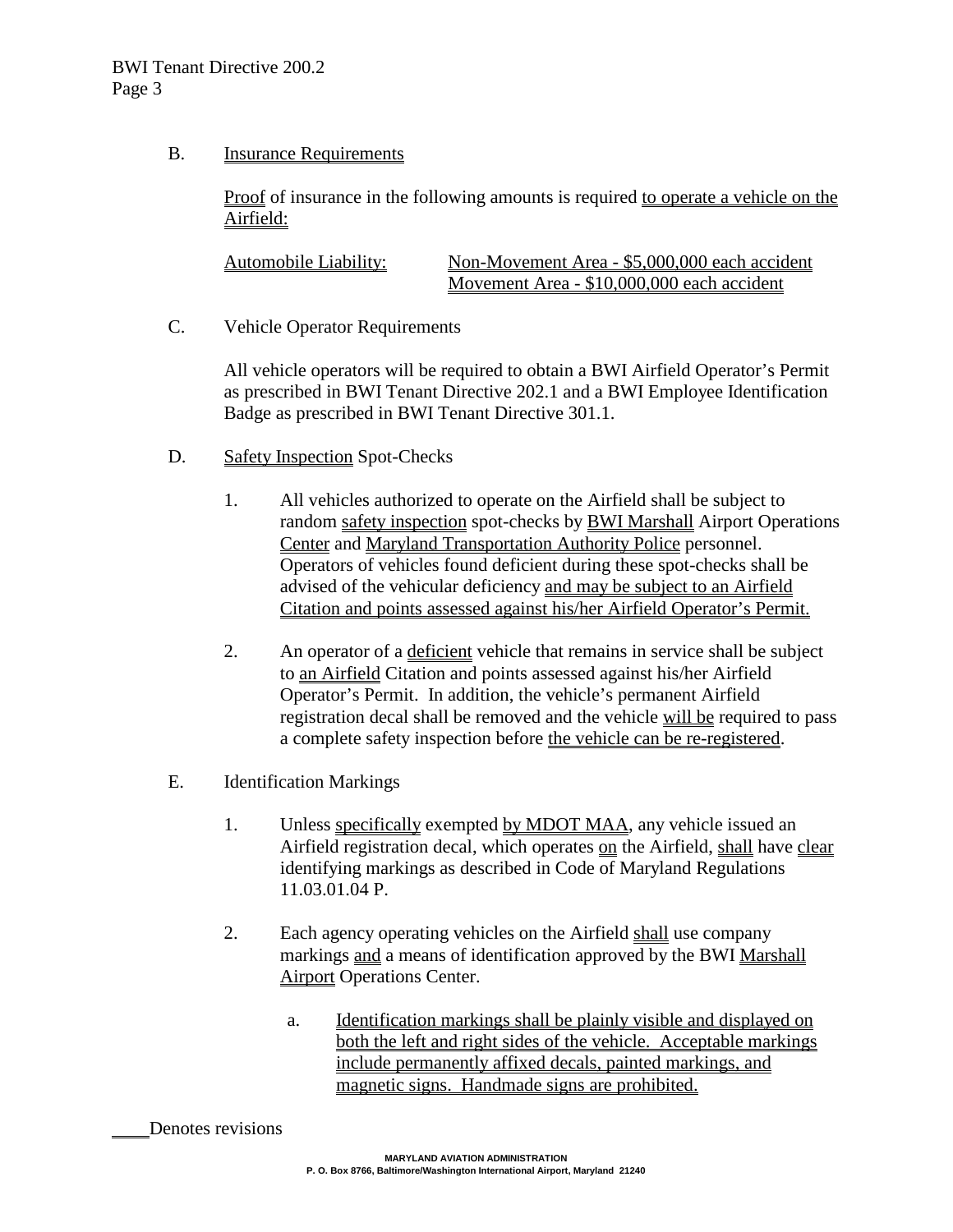- b. Identification markings shall be visible from a distance of 50 feet. The name of the agency shall be spelled out in letters no less than three inches in height.
- F. Escort of Unregistered Vehicles

Operation of an unregistered vehicle on the Airfield is prohibited unless such vehicle is escorted as follows:

- 1. Escort may be provided by any vehicle with an Airfield registration decal provided the operator of the escorting vehicle:
	- a. Remains with the unregistered vehicle at all times; and
	- b. Escorts the unregistered vehicle from the Airfield upon completion of business by the person using the unregistered vehicle on the Airfield.
	- c. Unless approved by the MDOT MAA Office of Airport Security, no more than three escorted vehicles are permitted. If more than three vehicles are being escorted, you must have one escort in the front and one in the back of the escorted vehicles.

**ELECTRONIC COPY ORIGINAL ON FILE IN AIRPORT OPERATIONS**

\_\_\_\_\_\_\_\_\_\_\_\_\_\_\_\_\_\_\_\_\_\_\_\_\_\_\_\_\_\_\_\_\_\_\_\_

John A. Stewart **Director** Office of Airport Operations